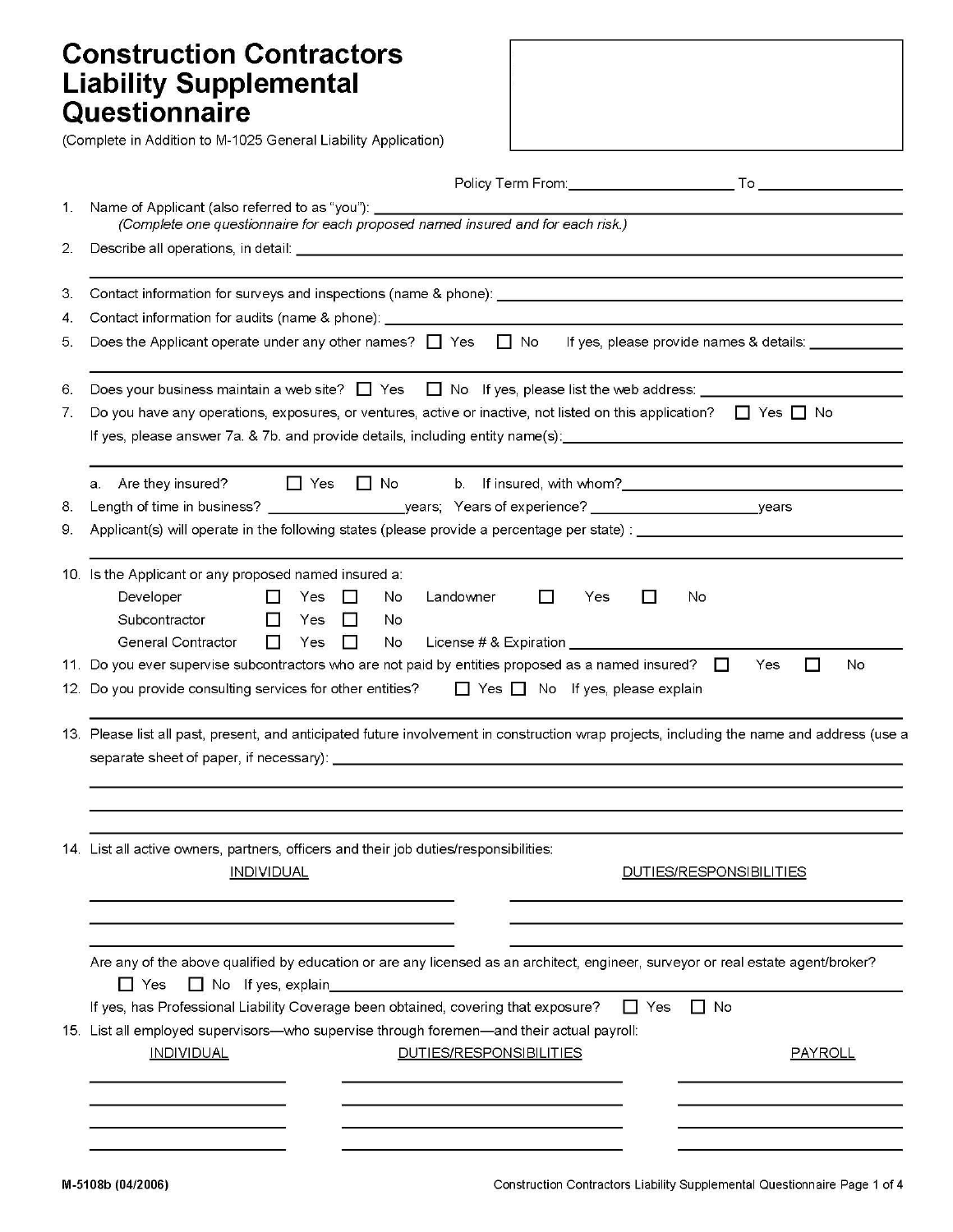16. Please fill in the appropriate amount in each applicable space:

| CLASS (ISO Class Code)                             | <b>EMPLOYEE PAYROLL</b>                                       | <b>OWNER PAYROLL</b><br>(ISO CAPPED)                                                                                                                                                                                                                                                                                                                                | <b>SUB COSTS</b><br>(LABOR PLUS MATERIALS)                                                                                                                                                                                                                                                                                                                          |
|----------------------------------------------------|---------------------------------------------------------------|---------------------------------------------------------------------------------------------------------------------------------------------------------------------------------------------------------------------------------------------------------------------------------------------------------------------------------------------------------------------|---------------------------------------------------------------------------------------------------------------------------------------------------------------------------------------------------------------------------------------------------------------------------------------------------------------------------------------------------------------------|
| Alarm System Installation (91127)                  | $\frac{1}{2}$                                                 | $\begin{picture}(20,10) \put(0,0){\vector(1,0){100}} \put(15,0){\vector(1,0){100}} \put(15,0){\vector(1,0){100}} \put(15,0){\vector(1,0){100}} \put(15,0){\vector(1,0){100}} \put(15,0){\vector(1,0){100}} \put(15,0){\vector(1,0){100}} \put(15,0){\vector(1,0){100}} \put(15,0){\vector(1,0){100}} \put(15,0){\vector(1,0){100}} \put(15,0){\vector(1,0){100}} \$ | \$<br><u> 1990 - Johann Barbara, mart</u>                                                                                                                                                                                                                                                                                                                           |
| <b>Blasting (91210)</b>                            | $\frac{1}{2}$                                                 |                                                                                                                                                                                                                                                                                                                                                                     | $\qquad \qquad \$$                                                                                                                                                                                                                                                                                                                                                  |
| Bridge/Elevated Highway Construction (91265-66)    | $\frac{1}{2}$                                                 |                                                                                                                                                                                                                                                                                                                                                                     | $\frac{1}{2}$                                                                                                                                                                                                                                                                                                                                                       |
| Carpentry - Residential (91340)                    | $\frac{1}{2}$                                                 |                                                                                                                                                                                                                                                                                                                                                                     | $\qquad \qquad \$$                                                                                                                                                                                                                                                                                                                                                  |
| Carpentry - Interior (91341)                       |                                                               |                                                                                                                                                                                                                                                                                                                                                                     | $\qquad \qquad \$$                                                                                                                                                                                                                                                                                                                                                  |
| Carpentry - Framing                                | $\frac{1}{2}$                                                 |                                                                                                                                                                                                                                                                                                                                                                     | $\qquad \qquad \$$                                                                                                                                                                                                                                                                                                                                                  |
| Carpentry - NOC (91342)                            | $\frac{1}{2}$                                                 |                                                                                                                                                                                                                                                                                                                                                                     | $\qquad \qquad \$$                                                                                                                                                                                                                                                                                                                                                  |
| Cleaning - Outside building surfaces (91523)       | $\frac{1}{2}$                                                 |                                                                                                                                                                                                                                                                                                                                                                     | $\frac{1}{2}$                                                                                                                                                                                                                                                                                                                                                       |
| Concrete - Driveway, Sidewalk or Parking (92215)   | $\frac{1}{2}$                                                 | $\frac{1}{2}$                                                                                                                                                                                                                                                                                                                                                       | $\frac{1}{2}$                                                                                                                                                                                                                                                                                                                                                       |
| Concrete - Other Flat Work (91560)                 | $\frac{1}{2}$                                                 |                                                                                                                                                                                                                                                                                                                                                                     | $\qquad \qquad \$$                                                                                                                                                                                                                                                                                                                                                  |
| Debris Removal (91629)                             | $\frac{1}{2}$                                                 | $\mathsf{\$}$                                                                                                                                                                                                                                                                                                                                                       | $\qquad \qquad \$$                                                                                                                                                                                                                                                                                                                                                  |
| Drywall/Wallboard Installation (92338)             | $\frac{1}{2}$                                                 |                                                                                                                                                                                                                                                                                                                                                                     |                                                                                                                                                                                                                                                                                                                                                                     |
| Electrical Work - Within buildings (92478)         | $\frac{1}{2}$                                                 |                                                                                                                                                                                                                                                                                                                                                                     | $\big\{\begin{array}{c} \end{array}\big\}$                                                                                                                                                                                                                                                                                                                          |
| Electrical Work - Other (describe) ____________    | $\frac{1}{2}$                                                 | $\frac{1}{2}$                                                                                                                                                                                                                                                                                                                                                       | $\frac{1}{2}$                                                                                                                                                                                                                                                                                                                                                       |
| Excavation (94007)                                 | $\frac{1}{2}$                                                 |                                                                                                                                                                                                                                                                                                                                                                     | $\frac{1}{2}$                                                                                                                                                                                                                                                                                                                                                       |
| Executive Supervision (91580)                      | $\frac{1}{2}$                                                 | $\frac{1}{2}$                                                                                                                                                                                                                                                                                                                                                       | $\qquad \qquad \$$                                                                                                                                                                                                                                                                                                                                                  |
| Exterior Insul. Finishing System (EIFS) (98449)    | $\frac{1}{2}$                                                 |                                                                                                                                                                                                                                                                                                                                                                     | $\frac{1}{2}$                                                                                                                                                                                                                                                                                                                                                       |
| Fire Suppression System Installation (94381)       | $\frac{1}{2}$                                                 | $\quad \  \  \, {\sf S} \underline{\hspace{1.5cm}}$                                                                                                                                                                                                                                                                                                                 | $\qquad \qquad \$$                                                                                                                                                                                                                                                                                                                                                  |
| Insulation (96408-10)                              |                                                               |                                                                                                                                                                                                                                                                                                                                                                     | $\qquad \qquad \$$                                                                                                                                                                                                                                                                                                                                                  |
| Gas Main Construction (95310)                      | $\frac{1}{2}$                                                 | $\frac{1}{2}$                                                                                                                                                                                                                                                                                                                                                       | $\qquad \qquad \$$                                                                                                                                                                                                                                                                                                                                                  |
| Grading of Land (95410)                            |                                                               |                                                                                                                                                                                                                                                                                                                                                                     | $\qquad \qquad \$$                                                                                                                                                                                                                                                                                                                                                  |
| <b>Masonry (97447)</b>                             | <u> 1950 - Johann John Stein, mars an Francisco (b. 1951)</u> | $\begin{picture}(20,10) \put(0,0){\vector(1,0){100}} \put(15,0){\vector(1,0){100}} \put(15,0){\vector(1,0){100}} \put(15,0){\vector(1,0){100}} \put(15,0){\vector(1,0){100}} \put(15,0){\vector(1,0){100}} \put(15,0){\vector(1,0){100}} \put(15,0){\vector(1,0){100}} \put(15,0){\vector(1,0){100}} \put(15,0){\vector(1,0){100}} \put(15,0){\vector(1,0){100}} \$ | $\begin{picture}(20,10) \put(0,0){\vector(1,0){100}} \put(15,0){\vector(1,0){100}} \put(15,0){\vector(1,0){100}} \put(15,0){\vector(1,0){100}} \put(15,0){\vector(1,0){100}} \put(15,0){\vector(1,0){100}} \put(15,0){\vector(1,0){100}} \put(15,0){\vector(1,0){100}} \put(15,0){\vector(1,0){100}} \put(15,0){\vector(1,0){100}} \put(15,0){\vector(1,0){100}} \$ |
| Metal Erection (describe) _____________ (97650-55) | $\frac{1}{2}$                                                 | $\frac{1}{2}$                                                                                                                                                                                                                                                                                                                                                       |                                                                                                                                                                                                                                                                                                                                                                     |
| Painting - Interior (98305)                        | $\frac{1}{2}$                                                 | $\mathsf{\$}$                                                                                                                                                                                                                                                                                                                                                       | $\qquad \qquad \$$                                                                                                                                                                                                                                                                                                                                                  |
| Painting - Exterior (98303-04)                     | $\frac{1}{2}$                                                 |                                                                                                                                                                                                                                                                                                                                                                     | $\qquad \qquad \$$                                                                                                                                                                                                                                                                                                                                                  |
| Pile Driving (98413-15)                            | $\frac{1}{2}$                                                 |                                                                                                                                                                                                                                                                                                                                                                     | $\frac{1}{2}$                                                                                                                                                                                                                                                                                                                                                       |
| Plastering/Stucco (98449)                          | \$                                                            |                                                                                                                                                                                                                                                                                                                                                                     | $\qquad \qquad \$$                                                                                                                                                                                                                                                                                                                                                  |
| Plumbing - Residential (98483)                     | the control of the control of the control of                  |                                                                                                                                                                                                                                                                                                                                                                     | $\begin{picture}(20,10) \put(0,0){\vector(1,0){100}} \put(15,0){\vector(1,0){100}} \put(15,0){\vector(1,0){100}} \put(15,0){\vector(1,0){100}} \put(15,0){\vector(1,0){100}} \put(15,0){\vector(1,0){100}} \put(15,0){\vector(1,0){100}} \put(15,0){\vector(1,0){100}} \put(15,0){\vector(1,0){100}} \put(15,0){\vector(1,0){100}} \put(15,0){\vector(1,0){100}} \$ |
| Plumbing - Commercial (98482)                      | \$                                                            | $\frac{1}{2}$                                                                                                                                                                                                                                                                                                                                                       | $\qquad \qquad \$$                                                                                                                                                                                                                                                                                                                                                  |
| Prefabricated Building Erection (98502)            |                                                               | $\begin{picture}(20,10) \put(0,0){\vector(1,0){100}} \put(15,0){\vector(1,0){100}} \put(15,0){\vector(1,0){100}} \put(15,0){\vector(1,0){100}} \put(15,0){\vector(1,0){100}} \put(15,0){\vector(1,0){100}} \put(15,0){\vector(1,0){100}} \put(15,0){\vector(1,0){100}} \put(15,0){\vector(1,0){100}} \put(15,0){\vector(1,0){100}} \put(15,0){\vector(1,0){100}} \$ | <u>and the state of the state of the state</u>                                                                                                                                                                                                                                                                                                                      |
| Restoration (describe)_____________                |                                                               |                                                                                                                                                                                                                                                                                                                                                                     | $\qquad \qquad \mathsf{S} \qquad \qquad \qquad$                                                                                                                                                                                                                                                                                                                     |
| Roofing - Residential (98678)                      | $\mathbb S$                                                   |                                                                                                                                                                                                                                                                                                                                                                     | $\qquad \qquad \$$                                                                                                                                                                                                                                                                                                                                                  |
| Roofing - Commercial (98677)                       | $\frac{1}{2}$                                                 |                                                                                                                                                                                                                                                                                                                                                                     | $\frac{1}{2}$                                                                                                                                                                                                                                                                                                                                                       |
| Sewer Main Construction (98820)                    | $\frac{1}{2}$                                                 | $\frac{1}{2}$                                                                                                                                                                                                                                                                                                                                                       |                                                                                                                                                                                                                                                                                                                                                                     |
| Snow Removal (99304-05)                            | $\sim$                                                        | $\frac{1}{2}$                                                                                                                                                                                                                                                                                                                                                       | $\frac{1}{2}$                                                                                                                                                                                                                                                                                                                                                       |
| Street or Road Construction (99315)                | $\frac{1}{2}$                                                 |                                                                                                                                                                                                                                                                                                                                                                     |                                                                                                                                                                                                                                                                                                                                                                     |
| Street or Road Paving/Repaving (99321)             | $\frac{1}{2}$                                                 | $\frac{1}{2}$                                                                                                                                                                                                                                                                                                                                                       | $\frac{1}{2}$                                                                                                                                                                                                                                                                                                                                                       |
| Underpinning (99803)                               | $\frac{1}{2}$                                                 |                                                                                                                                                                                                                                                                                                                                                                     | $\frac{1}{2}$                                                                                                                                                                                                                                                                                                                                                       |
| Water Mains Construction (99946)                   | $\frac{1}{2}$                                                 | $\qquad \qquad \$$                                                                                                                                                                                                                                                                                                                                                  | $\begin{array}{c} \updownarrow \\ \downarrow \end{array}$                                                                                                                                                                                                                                                                                                           |
| Waterproofing - trowel, exterior (99953-54)        |                                                               |                                                                                                                                                                                                                                                                                                                                                                     | $\qquad \qquad \$$                                                                                                                                                                                                                                                                                                                                                  |
| Waterproofing - pressure apparatus (99952)         | $\frac{1}{2}$                                                 | $\frac{1}{2}$                                                                                                                                                                                                                                                                                                                                                       | $\frac{1}{2}$                                                                                                                                                                                                                                                                                                                                                       |
| Wrecking of Buildings/Structures (99986)           | $\frac{1}{2}$                                                 | $\mathsf{\$}$                                                                                                                                                                                                                                                                                                                                                       | $\qquad \qquad \$$                                                                                                                                                                                                                                                                                                                                                  |
|                                                    | $\frac{1}{2}$                                                 |                                                                                                                                                                                                                                                                                                                                                                     |                                                                                                                                                                                                                                                                                                                                                                     |
| Totals:                                            | \$                                                            |                                                                                                                                                                                                                                                                                                                                                                     | $\begin{array}{c} \updownarrow \\ \downarrow \end{array}$                                                                                                                                                                                                                                                                                                           |
| 17. Total number of employees: ______________      |                                                               |                                                                                                                                                                                                                                                                                                                                                                     |                                                                                                                                                                                                                                                                                                                                                                     |

18. Do you have a permanent yard for the storage or maintenance of equipment and material?  $\Box$  Yes  $\Box$  No If yes, please provide annual payroll for employees who work solely in the yard\_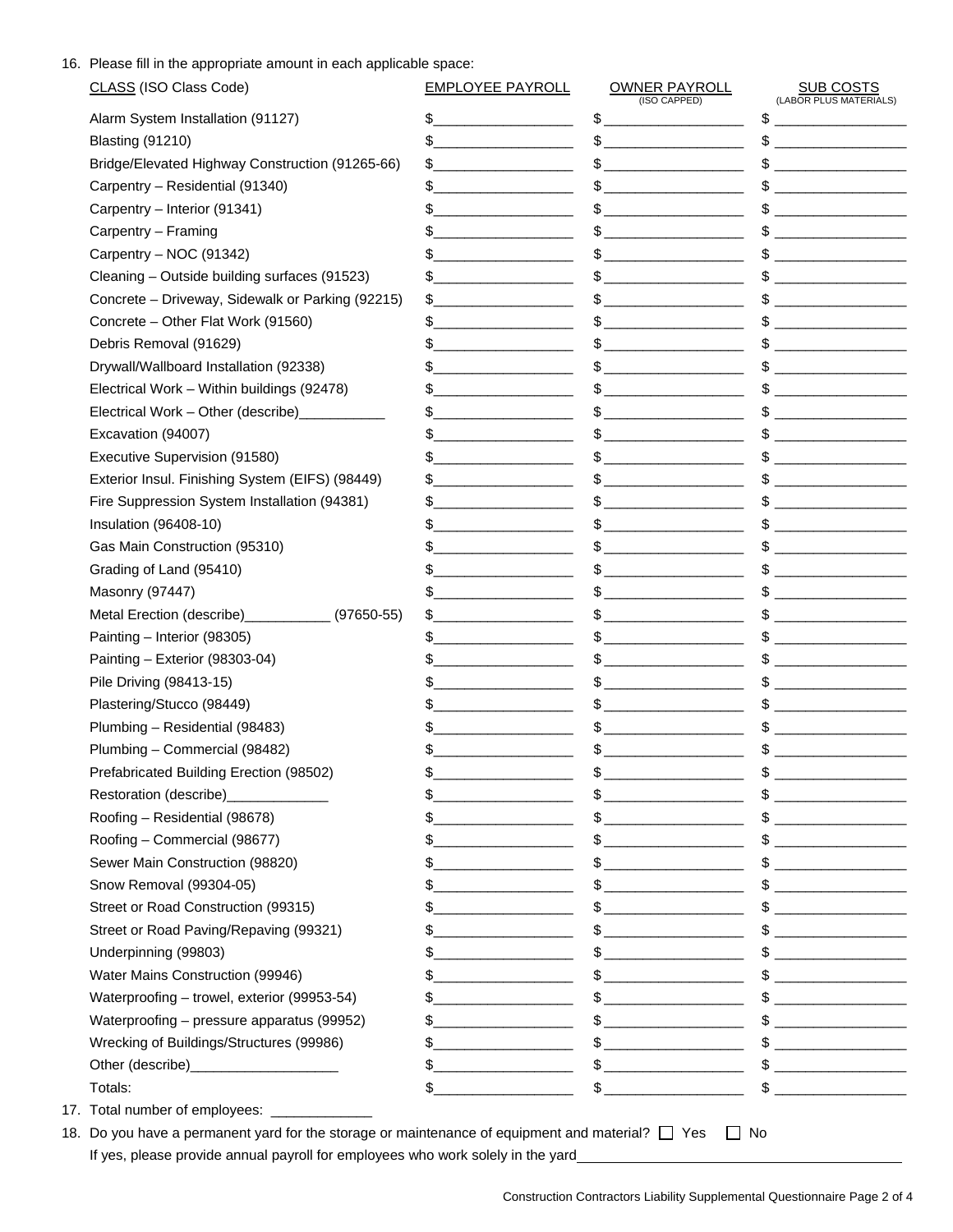## 19. Do you have model homes?  $\Box$  Yes  $\Box$  No If yes, how many?  $\Box$

20. Do you own any: Vacant Land (not under development)  $\Box$  Yes  $\Box$  No Real Estate Development Property  $\Box$  Yes  $\Box$  No If yes, indicate locations, type (Vacant Land or Real Estate Development), and number of acres per location:

| Location | Vacant Land?   OR |           | <b>Real Estate</b> | Number of Acres |
|----------|-------------------|-----------|--------------------|-----------------|
|          |                   |           | Development Land?  |                 |
|          |                   | <b>OR</b> |                    |                 |
|          |                   | <b>OR</b> |                    |                 |
|          |                   | OR        |                    |                 |
|          |                   | <b>OR</b> |                    |                 |
|          |                   | <b>OR</b> |                    |                 |

21. Account History for each of the past five (5) years plus the estimate for the next twelve (12) months:

| <b>POLICY</b><br><b>PERIOD</b> | RECEIPTS/<br><b>REVENUE</b> | PAYROLL | <b>SUB</b><br>CONTRACTED<br>LABOR COST | <b>SUB</b><br>CONTRACTED<br><b>MATERIAL COST</b> | <b>CARRIERS</b> | <b>PREMIUM</b> | SIR/Ded. |
|--------------------------------|-----------------------------|---------|----------------------------------------|--------------------------------------------------|-----------------|----------------|----------|
| $5th$ prior                    |                             |         |                                        |                                                  |                 |                |          |
| $4th$ prior                    |                             |         |                                        |                                                  |                 |                |          |
| $3rd$ prior                    |                             |         |                                        |                                                  |                 |                |          |
| $2^{nd}$ prior                 |                             |         |                                        |                                                  |                 |                |          |
| Last year                      |                             |         |                                        |                                                  |                 |                |          |
| Next year                      |                             |         |                                        |                                                  |                 |                |          |

22. List all major projects completed within the past 5 years, including current work in progress and planned projects. (list all project names, partnerships, joint ventures, corporations, etc.) [100] [200] [200] [200] [200] [200] [200] [200] [200] [

|     |                                                                                                                | 23. How many homes will you build each year? _____________________What is the average price? _____________                     |  |     |              |              |                   |                          |     |                                  |                                   |     |  |     |            |           |
|-----|----------------------------------------------------------------------------------------------------------------|--------------------------------------------------------------------------------------------------------------------------------|--|-----|--------------|--------------|-------------------|--------------------------|-----|----------------------------------|-----------------------------------|-----|--|-----|------------|-----------|
|     | 24. Have you ever participated in or will you ever participate in the construction of any of the following?    |                                                                                                                                |  |     |              |              |                   |                          |     |                                  |                                   |     |  |     |            |           |
|     | <b>RESIDENTIAL</b><br>a.                                                                                       |                                                                                                                                |  |     |              | b.           | <b>COMMERCIAL</b> |                          |     |                                  |                                   |     |  |     |            |           |
|     |                                                                                                                | (1)<br>Apartments                                                                                                              |  |     | Yes          |              | No                |                          | (1) | Airport Hangers/Buildings        |                                   |     |  |     | Yes        | l No      |
|     |                                                                                                                | Condominiums<br>(2)                                                                                                            |  |     | Yes          |              | No                |                          | (2) | <b>Industrial Buildings</b>      |                                   |     |  |     | Yes        | l I No    |
|     |                                                                                                                | (3)<br>Townhomes                                                                                                               |  |     | Yes          | $\mathbf{1}$ | No                |                          | (3) | Mercantile Buildings             |                                   |     |  |     | Yes        | $\Box$ No |
|     |                                                                                                                | <b>Tract Homes</b><br>(4)                                                                                                      |  |     | Yes          | $\Box$       | No.               |                          | (4) | Office Bldg. 3 stories or less   |                                   |     |  |     | l I Yes    | l I No    |
|     |                                                                                                                | <b>Speculative Homes</b><br>(5)                                                                                                |  |     | II Yes       | $\Box$       | No.               |                          | (5) | Office Bldg. more than 3 stories |                                   |     |  |     | l I Yes    | l I No    |
|     |                                                                                                                | <b>Custom Homes</b><br>(6)                                                                                                     |  |     | $\Box$ Yes   | $\Box$       | No                |                          | (6) |                                  | Office Bldg. more than 10 stories |     |  |     | $\Box$ Yes | l I No    |
|     | If you answered "Yes" to any of these questions, please advise construction details: _________________________ |                                                                                                                                |  |     |              |              |                   |                          |     |                                  |                                   |     |  |     |            |           |
|     |                                                                                                                |                                                                                                                                |  |     |              |              |                   |                          |     |                                  |                                   |     |  |     |            |           |
|     |                                                                                                                |                                                                                                                                |  |     |              |              |                   |                          |     |                                  |                                   |     |  |     |            |           |
|     |                                                                                                                | Have you ever participated in or will you ever participate in the conversion of buildings into condominiums? $\Box$ Yes $\Box$ |  |     |              |              |                   |                          |     |                                  |                                   |     |  |     |            | No.       |
|     |                                                                                                                |                                                                                                                                |  |     |              |              |                   |                          |     |                                  |                                   |     |  |     |            |           |
|     |                                                                                                                |                                                                                                                                |  |     |              |              |                   |                          |     |                                  |                                   |     |  |     |            |           |
| 25. |                                                                                                                | Do you utilize any of the following in your operations?                                                                        |  |     |              |              |                   |                          |     |                                  |                                   |     |  |     |            |           |
|     |                                                                                                                | Casual Labor                                                                                                                   |  | Yes | $\mathsf{L}$ | No           |                   | Leased Employees         |     |                                  |                                   | Yes |  | No  |            |           |
|     |                                                                                                                | <b>Volunteer Workers</b>                                                                                                       |  | Yes | $\Box$       | No           |                   | <b>Subcontractors</b>    |     |                                  |                                   | Yes |  | No. |            |           |
|     |                                                                                                                | Explosives                                                                                                                     |  | Yes | $\perp$      | No           |                   | Uninsured Subcontractors |     |                                  |                                   | Yes |  | No. |            |           |
|     |                                                                                                                |                                                                                                                                |  |     |              |              |                   |                          |     |                                  |                                   |     |  |     |            |           |